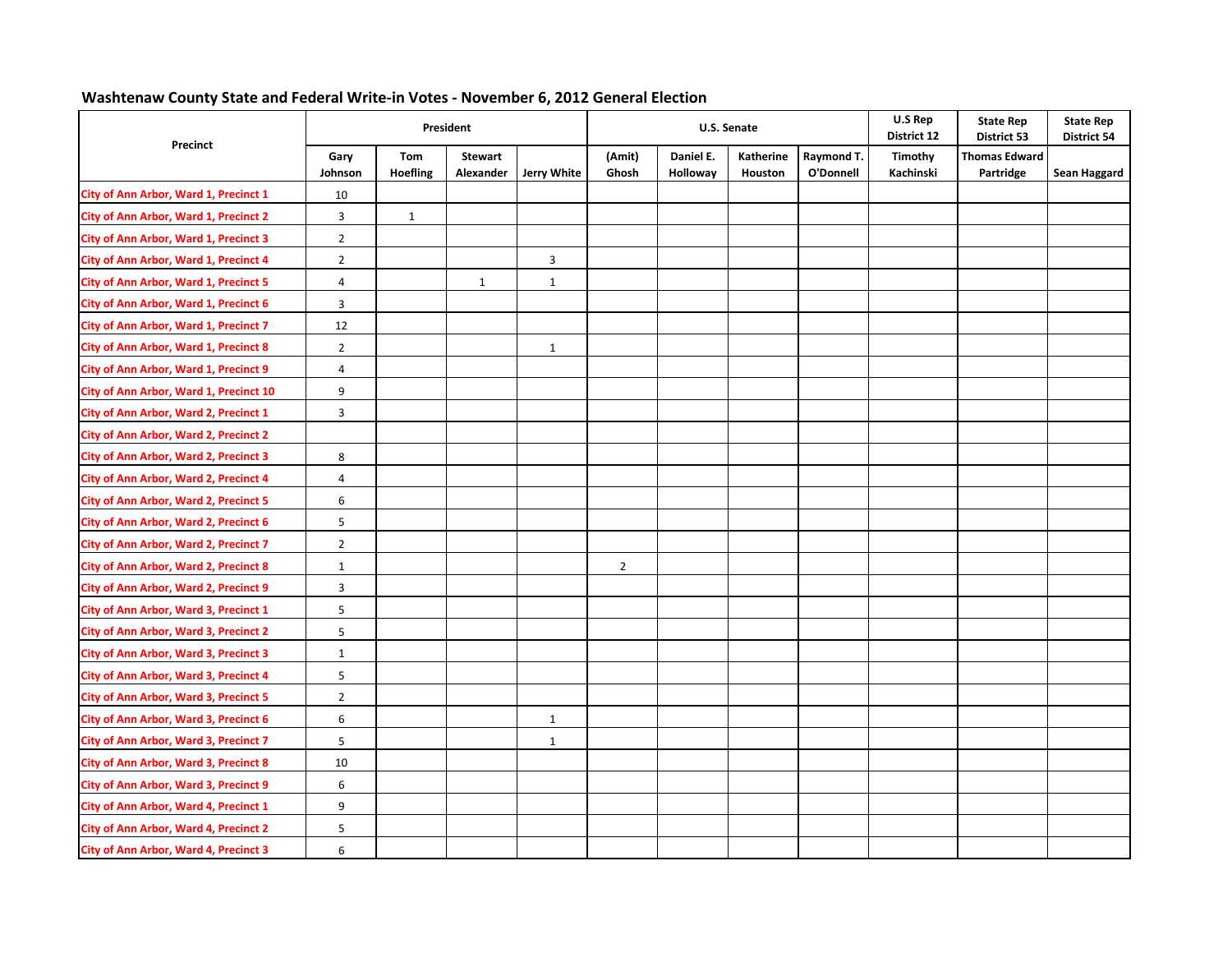|                                              | President       |                        |                             |                |                 |                       | U.S. Senate          |                         | U.S Rep<br>District 12 | <b>State Rep</b><br>District 53   | <b>State Rep</b><br><b>District 54</b> |
|----------------------------------------------|-----------------|------------------------|-----------------------------|----------------|-----------------|-----------------------|----------------------|-------------------------|------------------------|-----------------------------------|----------------------------------------|
| Precinct                                     | Gary<br>Johnson | Tom<br><b>Hoefling</b> | <b>Stewart</b><br>Alexander | Jerry White    | (Amit)<br>Ghosh | Daniel E.<br>Holloway | Katherine<br>Houston | Raymond T.<br>O'Donnell | Timothy<br>Kachinski   | <b>Thomas Edward</b><br>Partridge | Sean Haggard                           |
| City of Ann Arbor, Ward 4, Precinct 4        | $\sqrt{4}$      |                        |                             | $\mathbf 1$    |                 |                       |                      |                         |                        |                                   |                                        |
| City of Ann Arbor, Ward 4, Precinct 5        | 8               |                        |                             |                |                 |                       |                      |                         |                        |                                   |                                        |
| City of Ann Arbor, Ward 4, Precinct 6        | $\overline{4}$  |                        |                             | $\mathbf{1}$   |                 |                       |                      |                         |                        |                                   |                                        |
| City of Ann Arbor, Ward 4, Precinct 7        | 4               |                        |                             |                |                 |                       |                      |                         |                        |                                   |                                        |
| City of Ann Arbor, Ward 4, Precinct 8        | 4               |                        |                             |                |                 |                       |                      |                         |                        |                                   |                                        |
| City of Ann Arbor, Ward 4, Precinct 9        | 6               |                        |                             |                |                 |                       |                      |                         |                        |                                   |                                        |
| City of Ann Arbor, Ward 5, Precinct 1        | 6               |                        |                             |                |                 |                       |                      |                         |                        |                                   |                                        |
| <b>City of Ann Arbor, Ward 5, Precinct 2</b> | 10              |                        |                             |                |                 |                       |                      |                         |                        |                                   |                                        |
| City of Ann Arbor, Ward 5, Precinct 3        | $\mathbf{1}$    |                        |                             |                |                 |                       |                      |                         |                        |                                   |                                        |
| City of Ann Arbor, Ward 5, Precinct 4        | $\overline{2}$  |                        |                             |                |                 |                       |                      |                         |                        |                                   |                                        |
| City of Ann Arbor, Ward 5, Precinct 5        | 4               |                        |                             |                |                 |                       |                      |                         |                        | $\mathbf{1}$                      |                                        |
| City of Ann Arbor, Ward 5, Precinct 6        | 4               |                        |                             |                |                 |                       |                      |                         |                        |                                   |                                        |
| City of Ann Arbor, Ward 5, Precinct 7        | 3               |                        |                             |                |                 |                       |                      |                         |                        | $\mathbf{1}$                      |                                        |
| City of Ann Arbor, Ward 5, Precinct 8        |                 |                        |                             |                |                 |                       |                      |                         |                        |                                   |                                        |
| City of Ann Arbor, Ward 5, Precinct 9        | $\overline{4}$  |                        |                             |                |                 |                       |                      |                         |                        |                                   |                                        |
| City of Ann Arbor, Ward 5, Precinct 10       | 8               |                        |                             |                |                 |                       |                      |                         |                        |                                   |                                        |
| City of Ann Arbor, Ward 5, Precinct 11       | $\sqrt{4}$      |                        |                             | $\overline{2}$ |                 |                       |                      |                         |                        |                                   |                                        |
| <b>City of Ann Arbor, AVCB 1</b>             | 5               |                        |                             |                |                 |                       |                      |                         |                        |                                   |                                        |
| <b>City of Ann Arbor, AVCB 2</b>             |                 |                        |                             |                |                 |                       |                      |                         |                        |                                   |                                        |
| <b>City of Ann Arbor, AVCB 3</b>             |                 |                        |                             |                |                 |                       |                      |                         |                        |                                   |                                        |
| <b>City of Ann Arbor, AVCB 4</b>             | $\mathbf{1}$    |                        |                             |                |                 |                       |                      |                         |                        |                                   |                                        |
| <b>City of Ann Arbor, AVCB 5</b>             |                 |                        |                             |                |                 |                       |                      |                         |                        |                                   |                                        |
| <b>City of Ann Arbor, AVCB 6</b>             | $\mathbf{1}$    |                        |                             |                |                 |                       |                      |                         |                        |                                   |                                        |
| <b>City of Ann Arbor, AVCB 7</b>             |                 |                        |                             |                |                 |                       |                      |                         |                        |                                   |                                        |
| <b>City of Ann Arbor, AVCB 8</b>             | $\overline{2}$  |                        |                             |                |                 |                       |                      |                         |                        |                                   |                                        |
| <b>City of Ann Arbor, AVCB 9</b>             | $\,1\,$         |                        |                             |                |                 |                       |                      |                         |                        |                                   |                                        |
| <b>City of Ann Arbor, AVCB 10</b>            |                 |                        |                             |                |                 |                       |                      |                         |                        |                                   |                                        |
| <b>City of Ann Arbor, AVCB 11</b>            | $\mathbf{1}$    |                        |                             |                |                 |                       |                      |                         |                        |                                   |                                        |
| <b>City of Chelsea, Precinct 1</b>           | 6               |                        |                             |                | 4               |                       |                      |                         |                        |                                   |                                        |
| <b>City of Chelsea, Precinct 2</b>           | $\mathbf{3}$    |                        |                             |                |                 |                       |                      |                         |                        |                                   |                                        |
| <b>City of Chelsea, AVCB 1</b>               |                 |                        |                             |                |                 |                       |                      |                         |                        |                                   |                                        |
| <b>City of Milan, Precinct 1W</b>            | $\overline{3}$  |                        |                             |                |                 |                       |                      |                         |                        |                                   |                                        |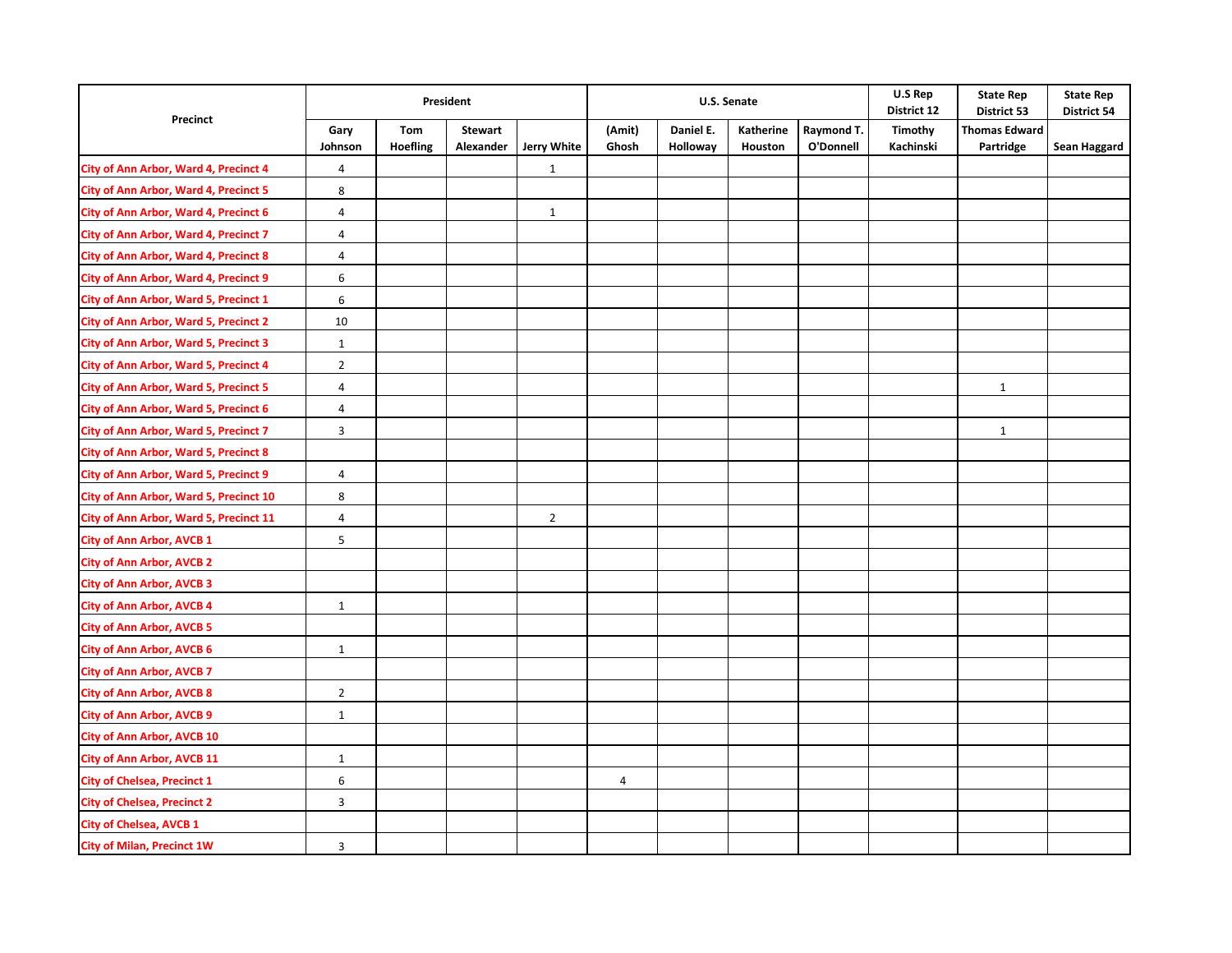|                                         | President       |                        |                             |                    |                 |                       | U.S. Senate          |                         | U.S Rep<br>District 12 | <b>State Rep</b><br>District 53   | <b>State Rep</b><br><b>District 54</b> |
|-----------------------------------------|-----------------|------------------------|-----------------------------|--------------------|-----------------|-----------------------|----------------------|-------------------------|------------------------|-----------------------------------|----------------------------------------|
| Precinct                                | Gary<br>Johnson | Tom<br><b>Hoefling</b> | <b>Stewart</b><br>Alexander | <b>Jerry White</b> | (Amit)<br>Ghosh | Daniel E.<br>Holloway | Katherine<br>Houston | Raymond T.<br>O'Donnell | Timothy<br>Kachinski   | <b>Thomas Edward</b><br>Partridge | Sean Haggard                           |
| <b>City of Milan, AVCB 1</b>            |                 |                        |                             |                    |                 |                       |                      |                         |                        |                                   |                                        |
| <b>City of Saline, Precinct 1</b>       | 5               |                        |                             |                    |                 |                       |                      |                         |                        |                                   |                                        |
| <b>City of Saline, Precinct 2</b>       | 5               |                        |                             |                    |                 |                       |                      |                         |                        |                                   |                                        |
| <b>City of Saline, Precinct 3</b>       | 8               |                        |                             |                    |                 |                       |                      |                         |                        |                                   |                                        |
| <b>City of Saline, AVCB 1</b>           | 6               |                        |                             |                    |                 |                       |                      |                         |                        |                                   |                                        |
| City of Ypsilanti, Ward 1, Precinct 1   |                 |                        |                             |                    |                 |                       |                      |                         |                        |                                   |                                        |
| City of Ypsilanti, Ward 1, Precinct 2   |                 |                        |                             |                    |                 |                       |                      |                         |                        |                                   |                                        |
| City of Ypsilanti, Ward 1, Precinct 3   |                 |                        |                             |                    |                 |                       |                      |                         |                        |                                   |                                        |
| City of Ypsilanti, Ward 2, Precinct 1   |                 |                        |                             |                    |                 |                       |                      |                         |                        |                                   |                                        |
| City of Ypsilanti, Ward 2, Precinct 2   |                 |                        |                             |                    |                 |                       |                      |                         |                        |                                   |                                        |
| City of Ypsilanti, Ward 2, Precinct 3   |                 |                        |                             |                    |                 |                       |                      |                         |                        |                                   |                                        |
| City of Ypsilanti, Ward 2, Precinct 4   |                 |                        |                             |                    |                 |                       |                      |                         |                        |                                   |                                        |
| City of Ypsilanti, Ward 3, Precinct 1   |                 |                        |                             |                    |                 |                       |                      |                         |                        |                                   |                                        |
| City of Ypsilanti, Ward 3, Precinct 2   |                 |                        |                             |                    |                 |                       |                      |                         |                        |                                   |                                        |
| City of Ypsilanti, Ward 3, Precinct 3   |                 |                        |                             |                    |                 |                       |                      |                         |                        |                                   |                                        |
| City of Ypsilanti, AVCB 1               |                 |                        |                             |                    |                 |                       |                      |                         |                        |                                   |                                        |
| Ann Arbor Township, Precinct 1          | $\mathbf{1}$    |                        |                             |                    |                 |                       |                      |                         |                        |                                   |                                        |
| <b>Ann Arbor Township, Precinct 2</b>   | 5               |                        |                             |                    |                 |                       |                      |                         |                        |                                   |                                        |
| <b>Augusta Township, Precinct 1</b>     |                 |                        |                             |                    |                 |                       |                      |                         |                        |                                   |                                        |
| <b>Augusta Township, Precinct 2</b>     | $\mathbf{1}$    |                        |                             |                    |                 |                       |                      |                         |                        |                                   |                                        |
| <b>Augusta Township, Precinct 3</b>     | 3               |                        |                             |                    |                 |                       |                      |                         |                        |                                   |                                        |
| <b>Bridgewater Township, Precinct 1</b> | 5               |                        |                             |                    |                 |                       |                      |                         |                        |                                   |                                        |
| <b>Dexter Township, Precinct 1</b>      | 4               |                        |                             |                    |                 |                       |                      |                         |                        |                                   |                                        |
| <b>Dexter Township, Precinct 2</b>      |                 |                        |                             |                    | $\overline{4}$  |                       |                      |                         |                        |                                   |                                        |
| <b>Dexter Township, Precinct 3</b>      |                 |                        |                             |                    |                 |                       |                      |                         |                        |                                   |                                        |
| <b>Dexter Township, AVCB 1</b>          | $\mathbf{1}$    |                        |                             |                    |                 |                       |                      |                         |                        |                                   |                                        |
| <b>Freedom Township, Precinct 1</b>     | $\overline{2}$  |                        |                             |                    |                 |                       |                      |                         |                        |                                   |                                        |
| Lima Township, Precinct 1               |                 |                        |                             |                    |                 |                       |                      |                         |                        |                                   |                                        |
| Lima Township, AVCB 1                   |                 |                        |                             |                    |                 |                       |                      |                         |                        |                                   |                                        |
| Lodi Township, Precinct 1               | 6               |                        |                             |                    |                 |                       |                      |                         |                        |                                   |                                        |
| <b>Lodi Township, Precinct 2</b>        | 4               |                        |                             |                    |                 |                       |                      |                         |                        |                                   |                                        |
| <b>Lodi Township, Precinct 3</b>        |                 |                        |                             |                    |                 |                       |                      |                         |                        |                                   |                                        |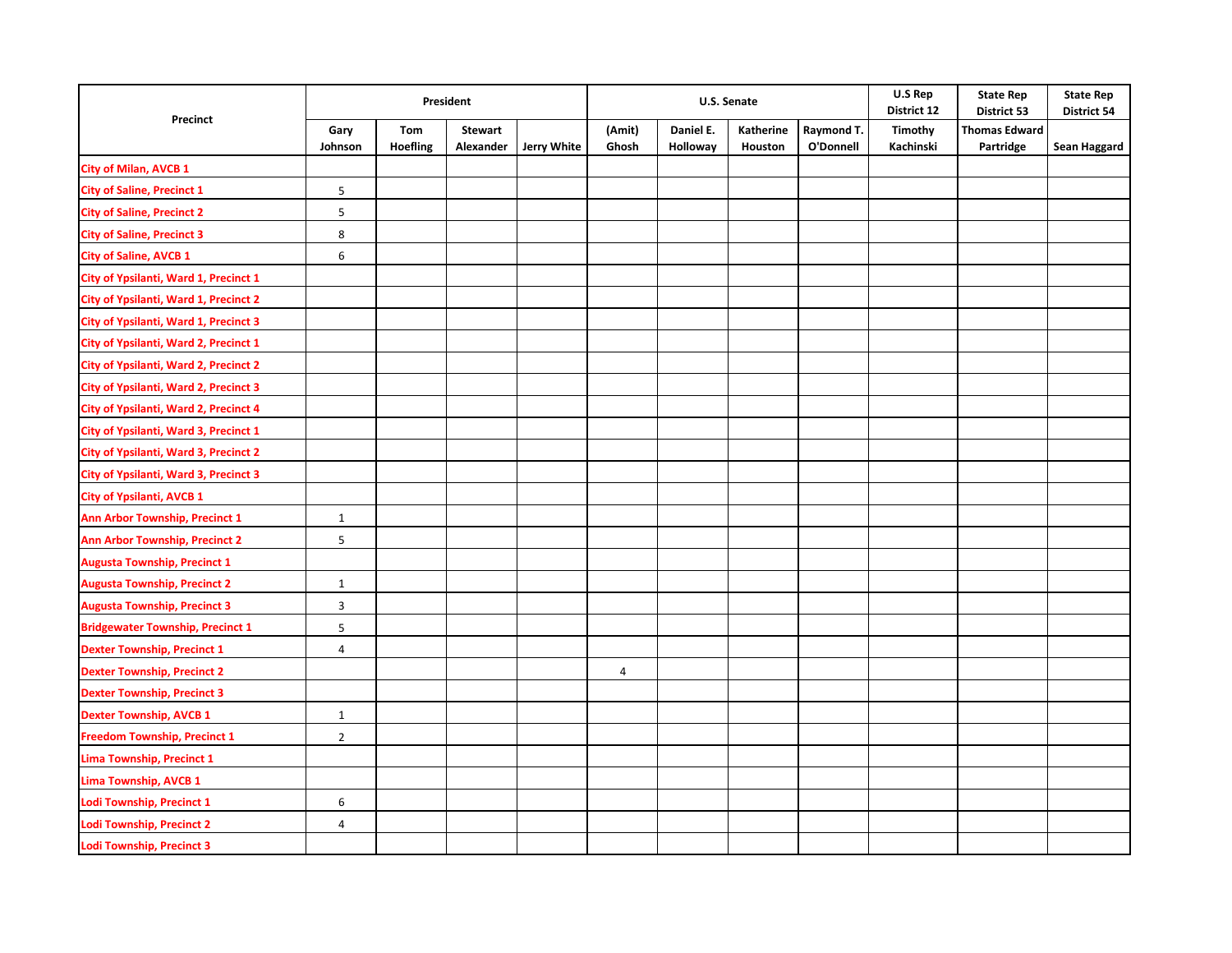| Precinct                                        | President       |                        |                             |             |                 |                       | U.S. Senate          |                         | U.S Rep<br>District 12 | <b>State Rep</b><br>District 53   | <b>State Rep</b><br><b>District 54</b> |
|-------------------------------------------------|-----------------|------------------------|-----------------------------|-------------|-----------------|-----------------------|----------------------|-------------------------|------------------------|-----------------------------------|----------------------------------------|
|                                                 | Gary<br>Johnson | Tom<br><b>Hoefling</b> | <b>Stewart</b><br>Alexander | Jerry White | (Amit)<br>Ghosh | Daniel E.<br>Holloway | Katherine<br>Houston | Raymond T.<br>O'Donnell | Timothy<br>Kachinski   | <b>Thomas Edward</b><br>Partridge | Sean Haggard                           |
| Lodi Township, AVCB 1                           |                 |                        |                             |             |                 |                       |                      |                         |                        |                                   |                                        |
| Lyndon Township, Precinct 1                     | $\mathbf{1}$    |                        |                             |             |                 |                       |                      |                         |                        |                                   |                                        |
| <b>Lyndon Township, AVCB 1</b>                  |                 |                        |                             |             |                 |                       |                      |                         |                        |                                   |                                        |
| <b>Manchester Township, Precinct 1</b>          |                 |                        |                             |             |                 |                       |                      |                         |                        |                                   |                                        |
| <b>Manchester Township, Precinct 2</b>          |                 |                        |                             |             |                 |                       |                      |                         |                        |                                   |                                        |
| <b>Northfield Township, Precinct 1</b>          |                 |                        |                             |             |                 |                       |                      |                         |                        |                                   |                                        |
| <b>Northfield Township, Precinct 2</b>          |                 |                        |                             |             |                 |                       |                      |                         |                        |                                   |                                        |
| <b>Northfield Township, Precinct 3</b>          |                 |                        |                             |             |                 |                       |                      |                         |                        |                                   |                                        |
| <b>Northfield Township, AVCB 1</b>              |                 |                        |                             |             |                 |                       |                      |                         |                        |                                   |                                        |
| <b>Pittsfield Charter Township, Precinct 1</b>  | 5               |                        |                             |             |                 |                       |                      |                         |                        |                                   |                                        |
| <b>Pittsfield Charter Township, Precinct 2</b>  | 8               |                        |                             |             |                 |                       |                      |                         |                        |                                   |                                        |
| <b>Pittsfield Charter Township, Precinct 3</b>  | 5               |                        |                             |             |                 |                       |                      |                         |                        |                                   |                                        |
| <b>Pittsfield Charter Township, Precinct 4</b>  | 5               |                        |                             |             |                 |                       |                      |                         |                        |                                   |                                        |
| <b>Pittsfield Charter Township, Precinct 5</b>  |                 |                        |                             |             |                 |                       |                      |                         |                        |                                   |                                        |
| <b>Pittsfield Charter Township, Precinct 6</b>  | 5               |                        |                             |             |                 |                       |                      |                         |                        |                                   |                                        |
| <b>Pittsfield Charter Township, Precinct 7</b>  | 6               |                        |                             |             |                 |                       |                      |                         |                        |                                   |                                        |
| <b>Pittsfield Charter Township, Precinct 8</b>  | $\mathbf{1}$    |                        |                             |             |                 |                       |                      |                         |                        |                                   |                                        |
| <b>Pittsfield Charter Township, Precinct 9</b>  | 4               |                        |                             |             |                 |                       |                      |                         |                        |                                   |                                        |
| <b>Pittsfield Charter Township, Precinct 10</b> | $\overline{7}$  |                        |                             |             |                 |                       |                      |                         |                        |                                   |                                        |
| <b>Pittsfield Charter Township, AVCB 1</b>      | $\mathbf{1}$    |                        |                             |             |                 |                       |                      |                         |                        |                                   |                                        |
| <b>Pittsfield Charter Township, AVCB 2</b>      |                 |                        |                             |             |                 |                       |                      |                         |                        |                                   |                                        |
| <b>Pittsfield Charter Township, AVCB 3</b>      |                 |                        |                             |             |                 |                       |                      |                         |                        |                                   |                                        |
| <b>Pittsfield Charter Township, AVCB 4</b>      |                 |                        |                             |             |                 |                       |                      |                         |                        |                                   |                                        |
| <b>Salem Township, Precinct 1</b>               | 5               |                        |                             |             |                 |                       |                      |                         |                        |                                   |                                        |
| <b>Salem Township, Precinct 2</b>               | $\overline{2}$  |                        |                             |             |                 |                       |                      |                         |                        |                                   |                                        |
| Salem Township, Precinct 3                      | $\mathbf{1}$    |                        |                             |             |                 |                       |                      |                         |                        |                                   |                                        |
| <b>Salem Township, AVCB 1</b>                   | $\mathbf{1}$    |                        |                             |             |                 |                       |                      |                         |                        |                                   |                                        |
| <b>Saline Township, Precinct 1</b>              |                 |                        |                             |             |                 |                       |                      |                         |                        |                                   |                                        |
| <b>Scio Township, Precinct 1</b>                | $\overline{2}$  |                        |                             |             |                 |                       |                      |                         |                        |                                   |                                        |
| <b>Scio Township, Precinct 2</b>                | 3               |                        |                             |             |                 |                       |                      |                         |                        |                                   |                                        |
| <b>Scio Township, Precinct 3</b>                | $\mathbf 1$     |                        |                             |             |                 |                       |                      |                         |                        |                                   |                                        |
| <b>Scio Township, Precinct 4</b>                |                 |                        |                             |             |                 |                       |                      |                         |                        |                                   |                                        |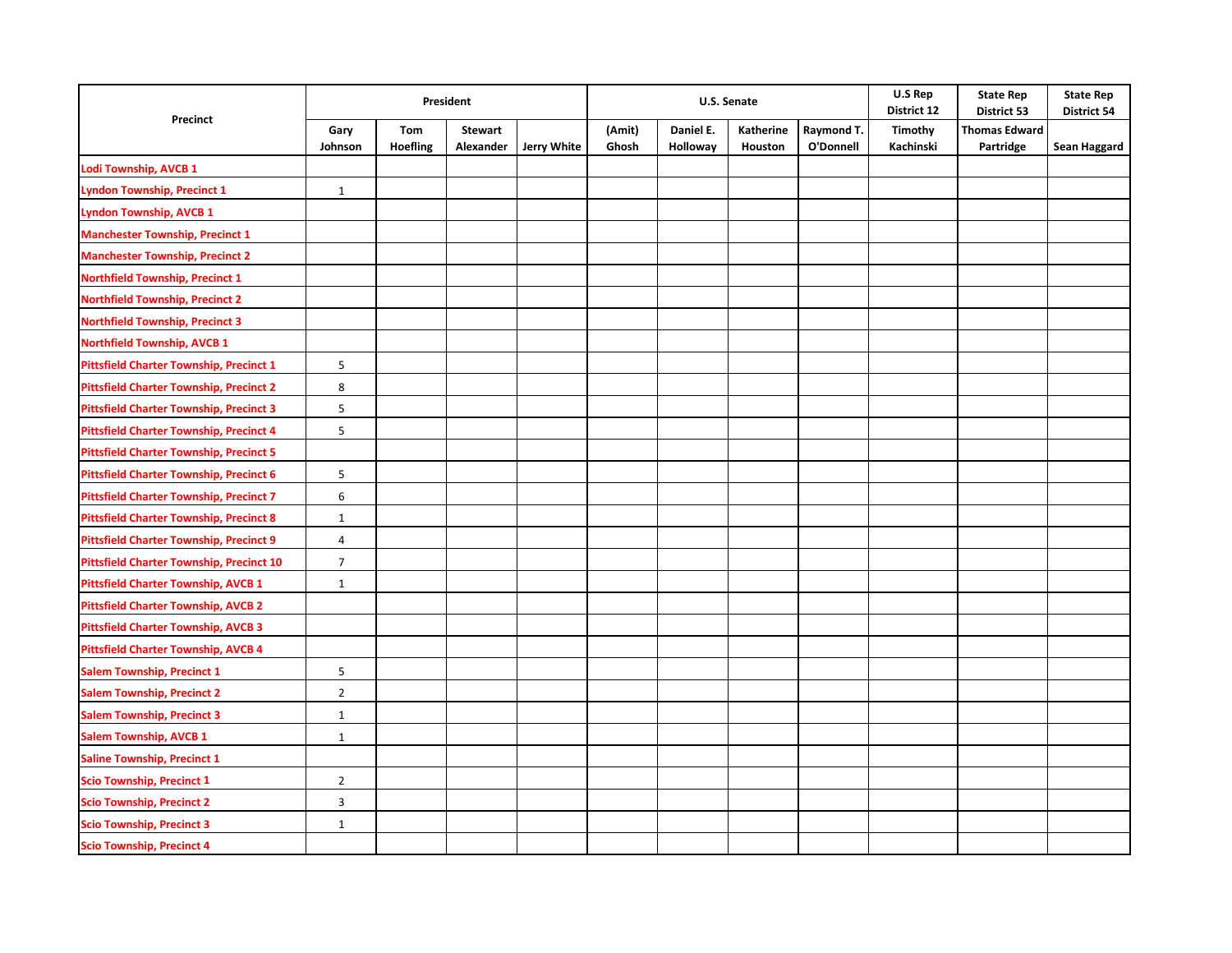|                                        | President       |                        |                             |                    |                 |                       | U.S. Senate          |                         | U.S Rep<br>District 12 | <b>State Rep</b><br>District 53   | <b>State Rep</b><br><b>District 54</b> |
|----------------------------------------|-----------------|------------------------|-----------------------------|--------------------|-----------------|-----------------------|----------------------|-------------------------|------------------------|-----------------------------------|----------------------------------------|
| Precinct                               | Gary<br>Johnson | Tom<br><b>Hoefling</b> | <b>Stewart</b><br>Alexander | <b>Jerry White</b> | (Amit)<br>Ghosh | Daniel E.<br>Holloway | Katherine<br>Houston | Raymond T.<br>O'Donnell | Timothy<br>Kachinski   | <b>Thomas Edward</b><br>Partridge | Sean Haggard                           |
| <b>Scio Township, Precinct 5</b>       |                 |                        |                             |                    |                 |                       |                      |                         |                        |                                   |                                        |
| <b>Scio Township, Precinct 6</b>       |                 |                        |                             |                    |                 |                       |                      |                         |                        |                                   |                                        |
| <b>Scio Township, Precinct 7</b>       | $\overline{7}$  |                        |                             |                    |                 |                       |                      |                         |                        |                                   |                                        |
| <b>Scio Township, Precinct 8</b>       | $\mathbf{1}$    |                        |                             |                    |                 |                       |                      |                         |                        |                                   |                                        |
| <b>Scio Township, Precinct 9</b>       | $\mathbf{1}$    |                        |                             |                    |                 |                       |                      |                         |                        |                                   |                                        |
| <b>Sharon Township, Precinct 1</b>     | $\overline{2}$  |                        |                             |                    |                 |                       |                      |                         |                        |                                   |                                        |
| <b>Superior Township, Precinct 1</b>   | $\overline{4}$  |                        |                             |                    |                 |                       |                      |                         |                        |                                   |                                        |
| <b>Superior Township, Precinct 2</b>   |                 |                        |                             |                    |                 |                       |                      |                         |                        |                                   |                                        |
| <b>Superior Township, Precinct 3</b>   | $\overline{2}$  |                        |                             |                    |                 |                       |                      |                         |                        |                                   |                                        |
| <b>Superior Township, Precinct 4</b>   |                 |                        |                             |                    |                 |                       |                      |                         |                        |                                   |                                        |
| <b>Superior Township, Precinct 5</b>   | 3               |                        |                             |                    |                 |                       |                      |                         |                        |                                   |                                        |
| <b>Superior Township, AVCB 1</b>       |                 |                        |                             |                    |                 |                       |                      |                         |                        |                                   |                                        |
| <b>Sylvan Township, Precinct 1</b>     | $\overline{2}$  |                        |                             |                    | $\overline{2}$  |                       |                      |                         |                        |                                   |                                        |
| <b>Webster Township, Precinct 1</b>    | $\mathbf{1}$    |                        |                             |                    |                 |                       |                      |                         |                        |                                   |                                        |
| <b>Webster Township, Precinct 2</b>    | 5               |                        |                             |                    |                 |                       |                      |                         |                        |                                   |                                        |
| <b>Webster Township, Precinct 3</b>    | $\overline{3}$  |                        |                             |                    |                 |                       |                      |                         |                        |                                   |                                        |
| <b>Webster Township, AVCB 1</b>        | $\overline{2}$  |                        |                             |                    |                 |                       |                      |                         |                        |                                   |                                        |
| York Township, Precinct 1              | $\mathbf 1$     |                        |                             |                    |                 |                       |                      |                         |                        |                                   |                                        |
| <b>York Township, Precinct 2</b>       | 5               |                        |                             |                    |                 |                       |                      |                         |                        |                                   |                                        |
| <b>York Township, Precinct 3</b>       | $\overline{2}$  |                        |                             |                    |                 |                       |                      |                         |                        |                                   |                                        |
| <b>York Township, AVCB 1</b>           | $\overline{2}$  |                        |                             |                    |                 |                       |                      |                         |                        |                                   |                                        |
| Ypsilanti Township, Precinct 1         | 5               |                        |                             |                    |                 |                       |                      |                         |                        |                                   |                                        |
| Ypsilanti Township, Precinct 2         |                 |                        |                             |                    |                 |                       |                      |                         |                        |                                   |                                        |
| <b>Ypsilanti Township, Precinct 3</b>  | 4               |                        |                             |                    |                 |                       |                      |                         |                        |                                   |                                        |
| Ypsilanti Township, Precinct 4         | 6               |                        |                             |                    |                 |                       |                      |                         |                        |                                   |                                        |
| <b>Ypsilanti Township, Precinct 5</b>  |                 |                        |                             |                    |                 |                       |                      |                         |                        |                                   |                                        |
| <b>Ypsilanti Township, Precinct 6</b>  | $\mathbf{1}$    |                        |                             |                    |                 |                       |                      |                         |                        |                                   |                                        |
| <b>Ypsilanti Township, Precinct 7</b>  | 3               |                        |                             |                    |                 |                       |                      |                         |                        |                                   |                                        |
| <b>Ypsilanti Township, Precinct 8</b>  | $\overline{2}$  |                        |                             |                    |                 |                       |                      |                         |                        |                                   |                                        |
| <b>Ypsilanti Township, Precinct 9</b>  | $\mathbf{1}$    |                        |                             |                    |                 |                       |                      |                         |                        |                                   |                                        |
| <b>Ypsilanti Township, Precinct 10</b> | $\overline{2}$  |                        |                             | $\mathbf{1}$       |                 |                       |                      |                         |                        |                                   |                                        |
| <b>Ypsilanti Township, Precinct 11</b> | 3               |                        |                             |                    |                 |                       |                      |                         |                        |                                   |                                        |